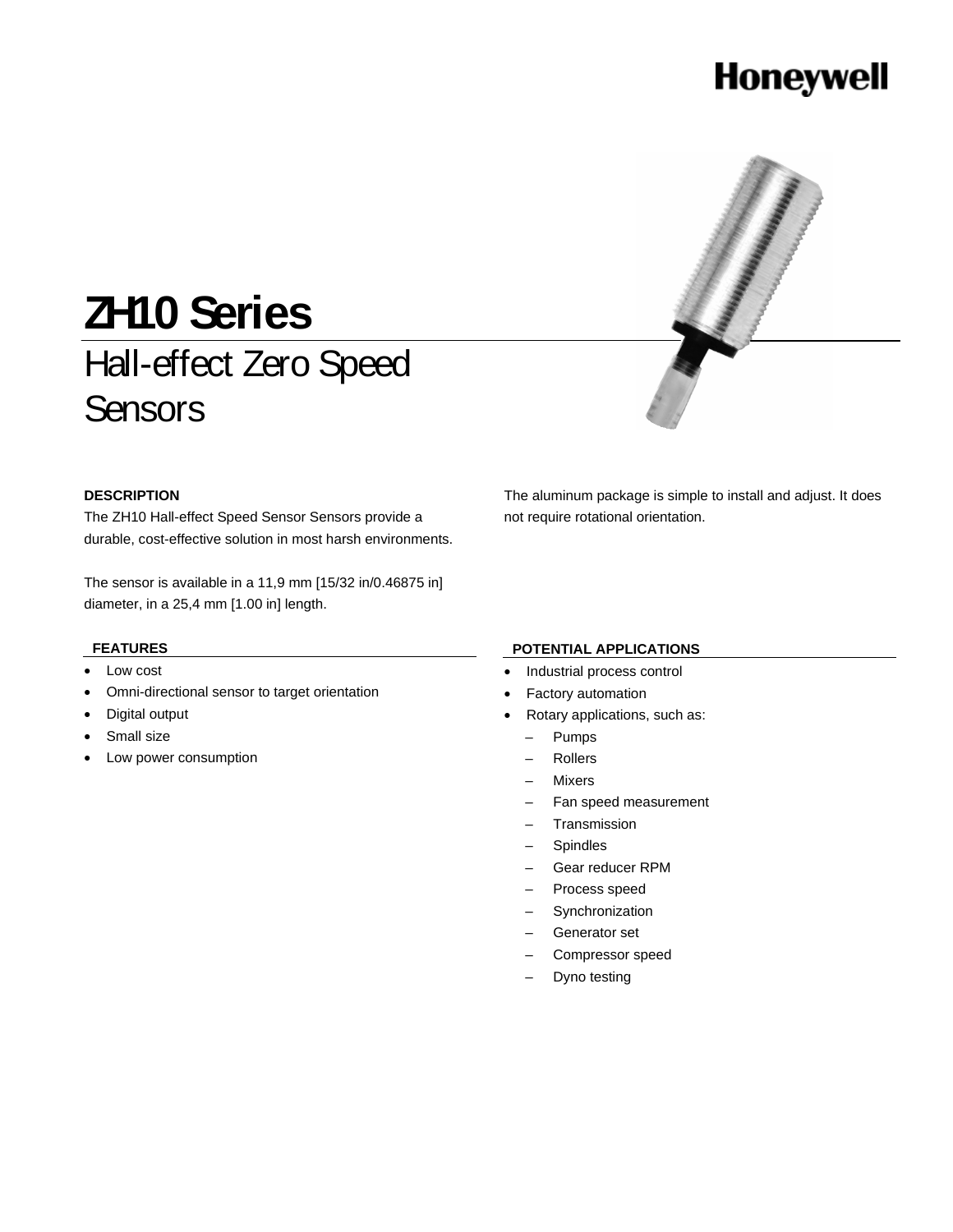## **ZH10 Series**

#### **SENSOR SPECIFICATIONS**

| <b>Characteristic</b>        | <b>Minimum</b>          | <b>Maximum</b> | <b>Unit</b>                  | <b>Condition</b>                                       |
|------------------------------|-------------------------|----------------|------------------------------|--------------------------------------------------------|
| Supply voltage               | 4                       | 24             | Vdc                          | $\overline{\phantom{0}}$                               |
| Supply current               |                         | 6              | mA                           |                                                        |
| Output current               |                         | 30             | mA                           | short circuit protected                                |
| Output on voltage            |                         | 0.6            | Vdc                          | at 25 mA load                                          |
| Output configuration         |                         |                |                              | open drain MOFSET                                      |
| Voltage low                  |                         | 0.4            | $\vee$                       | at 30 mA max. sink                                     |
| Voltage high                 |                         | 30             | Vdc                          | $\overline{\phantom{m}}$                               |
| Target orientation           |                         |                |                              | omnidirectional                                        |
| Duty cycle                   | 35                      | 65             | %                            | within operating gap                                   |
| Operating frequency          | 0                       | 15k            | Hz                           | no orientation required                                |
| Output signal rise/fall time |                         | 4.0            | μS                           | 880 Ohm, 20 pF                                         |
| Dielectric strength          | 200                     |                | Vac                          | <2 mA leakage                                          |
| Operation gap                |                         |                |                              | at gaps below curve (see Air Gap<br>Performance Curve) |
| Output impedance             | 4.7                     | 5.3            | kOhm                         | $\overline{\phantom{0}}$                               |
| Operating temperature range  | $-40$ [ $-40$ ]         | 100 [212]      | $^{\circ}$ C [ $^{\circ}$ F] | $\overline{\phantom{0}}$                               |
| Storage temperature          |                         | 125 [257]      | $^{\circ}$ C [ $^{\circ}$ F] |                                                        |
| Sealing                      | IP <sub>67</sub>        |                |                              | -                                                      |
| Shock                        | 50 Gs, 11 ms            |                |                              |                                                        |
| Vibration                    | 15 Gs, 10 Hz to 2000 Hz |                |                              | -                                                      |
| Housing material             | aluminum                |                |                              |                                                        |

#### **MOUNTING DIMENSIONS (For reference only: mm/[in])**

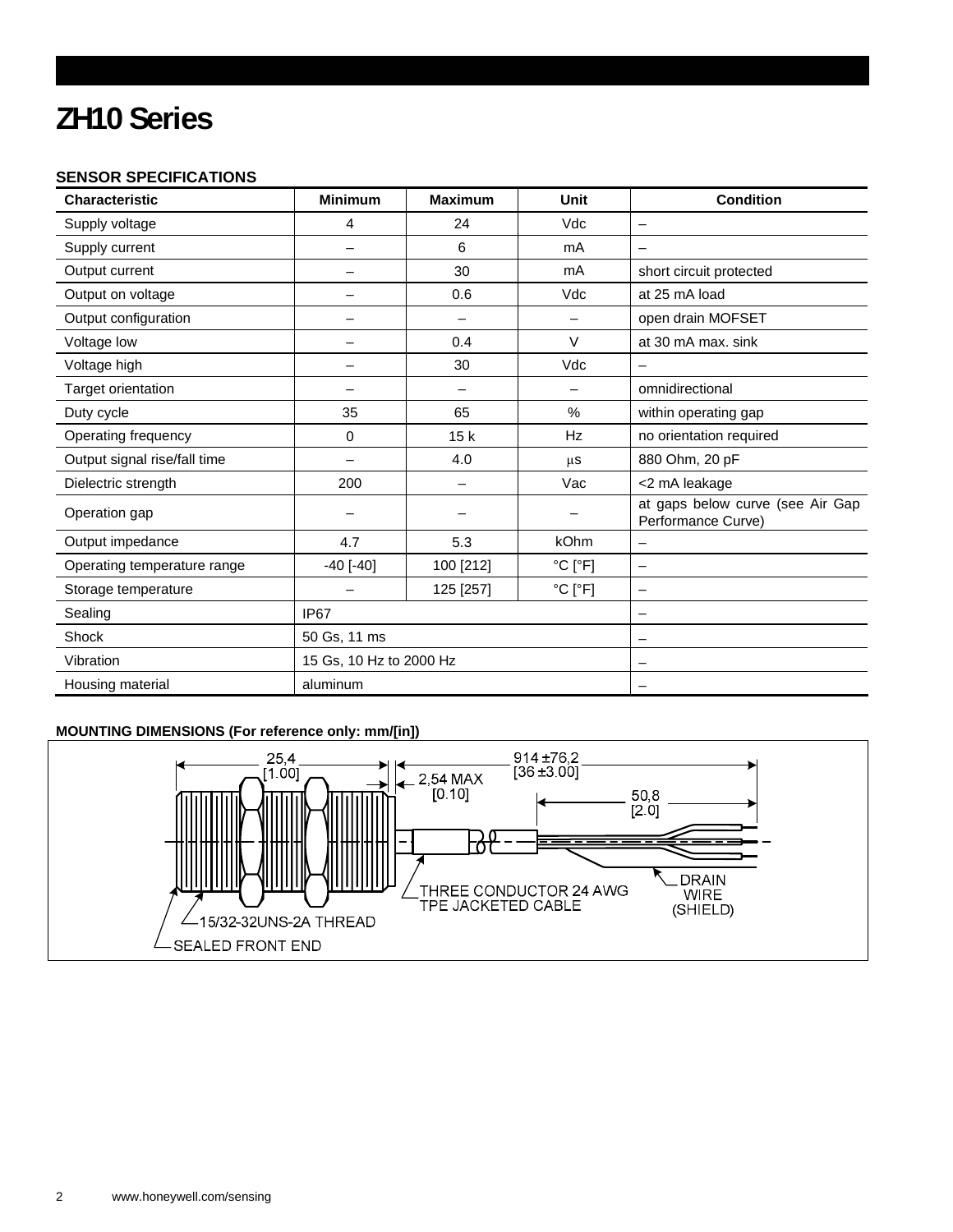## Hall Effect Zero Speed Sensor

#### **EQUIVALENT ELECTRICAL SCHEMATIC**



#### **AIR GAP PERFORMANCE CURVE**



#### **TARGET MOTION**